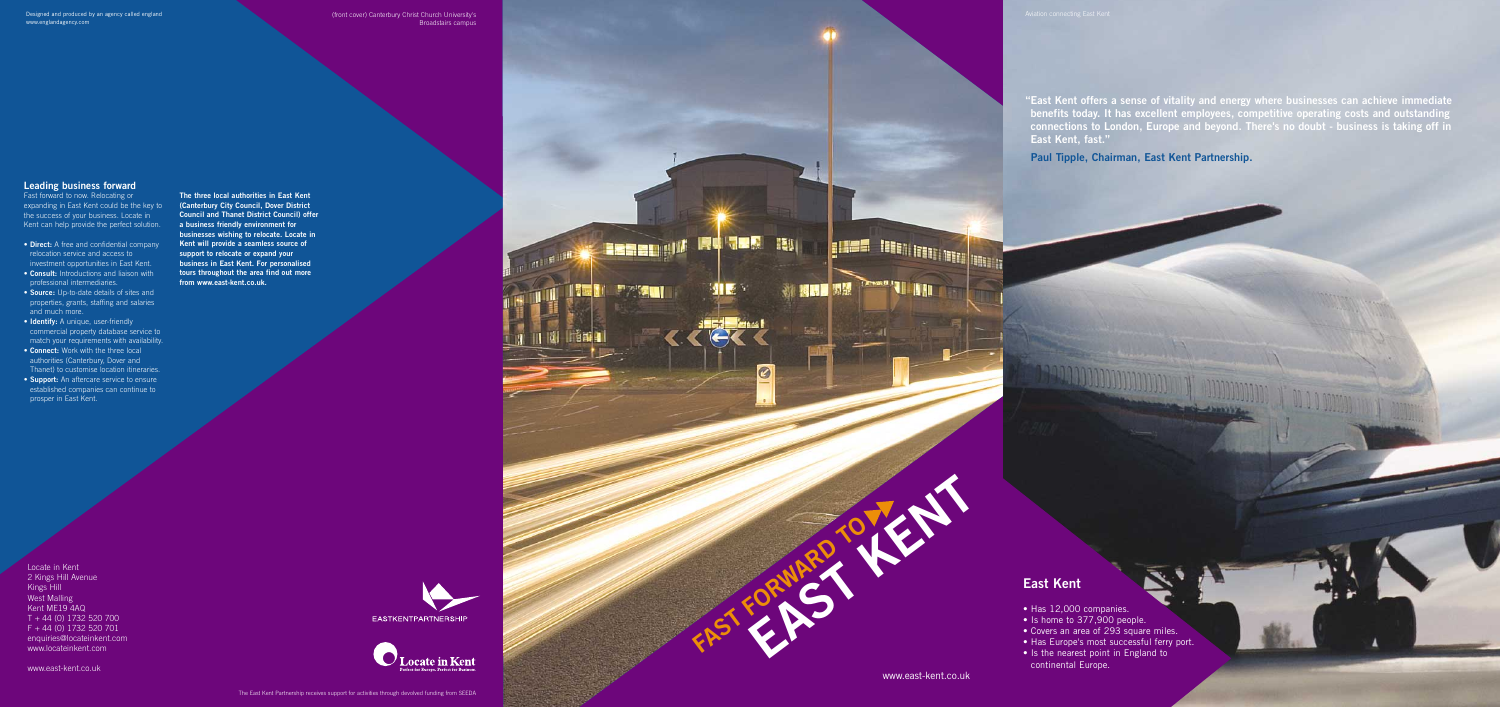**East Kent is perfectly positioned to give** businesses a competitive edge. With a highly developed infrastructure, the area is ideally situated for access to London and offers fast connections to continental Europe. Its location has long been a big draw for companies that need immediate access to skills, customers and suppliers. East Kent is the right place for your business.

**By air:** Kent International Airport is ideally located for road access to London and beyond. Owners Infratil Airports Europe Ltd, are improving its excellent facilities. Kent International Airport is set to take off.

# **CONNECTIONS, FASTER.**

• **Air:** Kent International Airport - 50,000 tonnes of freight and up to 700,000 passengers a year. • **Road:** Access to most European cities within one

• **Rail:** Channel Tunnel Rail Link - fastest route to

**By rail:** Eurostar passenger services to Europe are easily accessible via Ashford International, whilst freight traffic passes through Eurotunnel's departure point at Folkestone. The Channel Tunnel Rail Link (CTRL) domestic services will be fully operational for domestic passengers from 2009. This will mean greatly reduced travel times - Canterbury to London in an hour.

• **Sea:** Port of Dover handles up to 2.3 million freight

## **…right time**

In the south-east, East Kent is the place where many businesses have already tapped into the outstanding resources on hand to help them succeed. East Kent is leading the way in setting up innovation centres and is well supported by leading universities. It's the right time to invest in East Kent.

## **…right place**



## **…right connections**

**By road:** Two major motorways, the M20 and M2, provide easy access to continental Europe and beyond through the Channel Tunnel and via the Port of Dover. And with quick connections to the M25, East Kent offers ready access to London and its two main airports - Heathrow and Gatwick.

**By sea:** For passenger services, East Kent's ports are some of the most popular in Northern Europe. Dover is the leading ferry terminal in the UK handling up to 2.3 million freight vehicles per year. The Port of Ramsgate is within two kilometres of Kent International Airport and provides full, 24 hour, roll-on, roll-off freight facilities. With the capacity to handle up to 500,000 freight units and five million passengers each year, Ramsgate is well placed to deal with the predicted rise in Channel Port traffic in the next ten years.

## **WHERE BUSINESS MOVES FORWARD**





**right here, right now... BT, Cummins, Dover Harbour Board, Fuji Film, Hornby, Infratil, Megger, Pfizer, Saga, SeaFrance, Sharp Interpack…**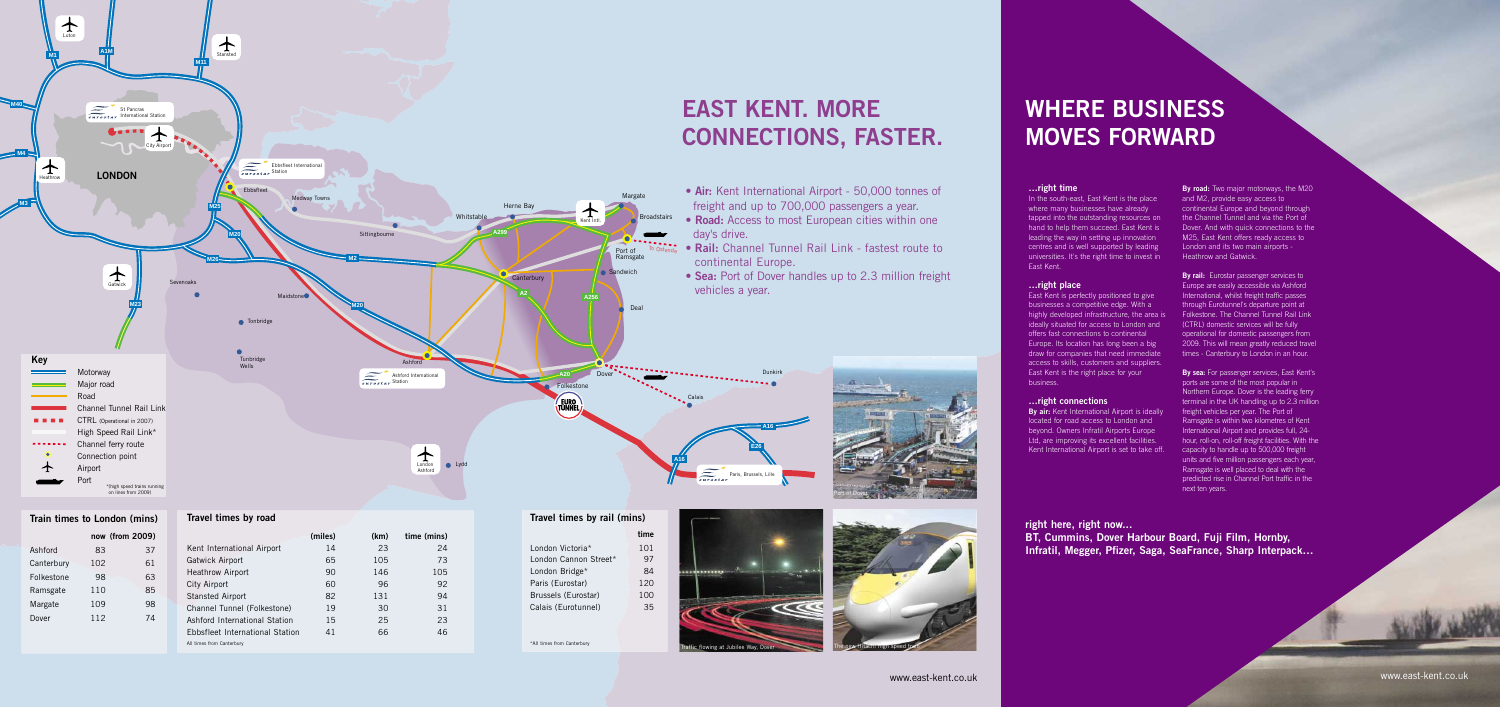## **…knowledge and enterprise**

Home to a working population of over 168,000, knowledge and enterprise thrive in East Kent. A skilled, flexible and motivated workforce live and work in the area ensuring the ready availability of wide-ranging expertise. Almost 75,000 workers are at technical, professional or managerial level. With affordable residential property, this multi-skilled workforce has an unrivalled quality of life.

# **…innovation and growth**

**Engineering:** Kent International Airport at Manston is one of East Kent's most significant assets in terms of attracting aviation-related business to the area. Infratil, the airport's owner, have planned around £9 million worth of investment over the next few years. East Kent is renowned for its ports, and marine engineering is a significant emerging technology.

**Life sciences:** East Kent is fostering a world-class reputation in healthcare technology and life science business. Alongside global players like Pfizer, which has invested £1.1 billion since 1996, it has a concentration of some 85 companies at nearby Kent Science Park. Fast establishing itself within East Kent, this sector is emerging as a key point of access for businesses seeking excellent research and innovation facilities.

### **…established industry sectors**

**Contact centres:** East Kent is recognised as a magnet for contact centres. Home to Saga, SeaFrance, P&O and Eurotunnel - they all flourish on the availability of skilled, loyal employees available at cost-effective salaries. In fact, Kent contact centres have a staff turnover rate of just 14%; significantly lower than the national average of 25%.

**Logistics:** East Kent is the base for around 25% of the county's transport sector. Dover is Europe's most successful ferry terminal, whilst the Port of Ramsgate provides the only ferry service from the UK to Ostende, Belgium. The sector is set to grow further with a commitment from Dover Harbour Board to invest £200 million as part of their long-term plan for the area.

**Manufacturing:** From pharmaceuticals to paper and packaging, East Kent has a long tradition in manufacturing, employing 11,000 people in around 750 companies across a wide range of sectors. Along with the University of Kent's reputation for excellence in teaching subjects such as electronics, the manufacturing sector continues to flourish in East Kent.

## Knowledge and skills for succes

## **EMPLOYMENT**

- Average salaries are 30% less than in London.
- 500 Information and Communications Technology (ICT) companies.
- Contact centre operating costs are 60% cheaper than prime locations in London.
- Key European location for healthcare technology and life sciences - Pfizer employ 3,500.

## **FAST TRACK YOUR BUSINESS**

**"In the 50 years since Pfizer first invested in East Kent, the company has become a global leader in the pharmaceuticals industry. The operation at Sandwich has played a significant role in Pfizer's growth, and our close collaboration with local colleges has ensured our staff are suitably trained to support our growth. This has helped put East Kent on the map as a location for knowledge-based businesses. " Pam Baker, Director of External Affairs, Pfizer.**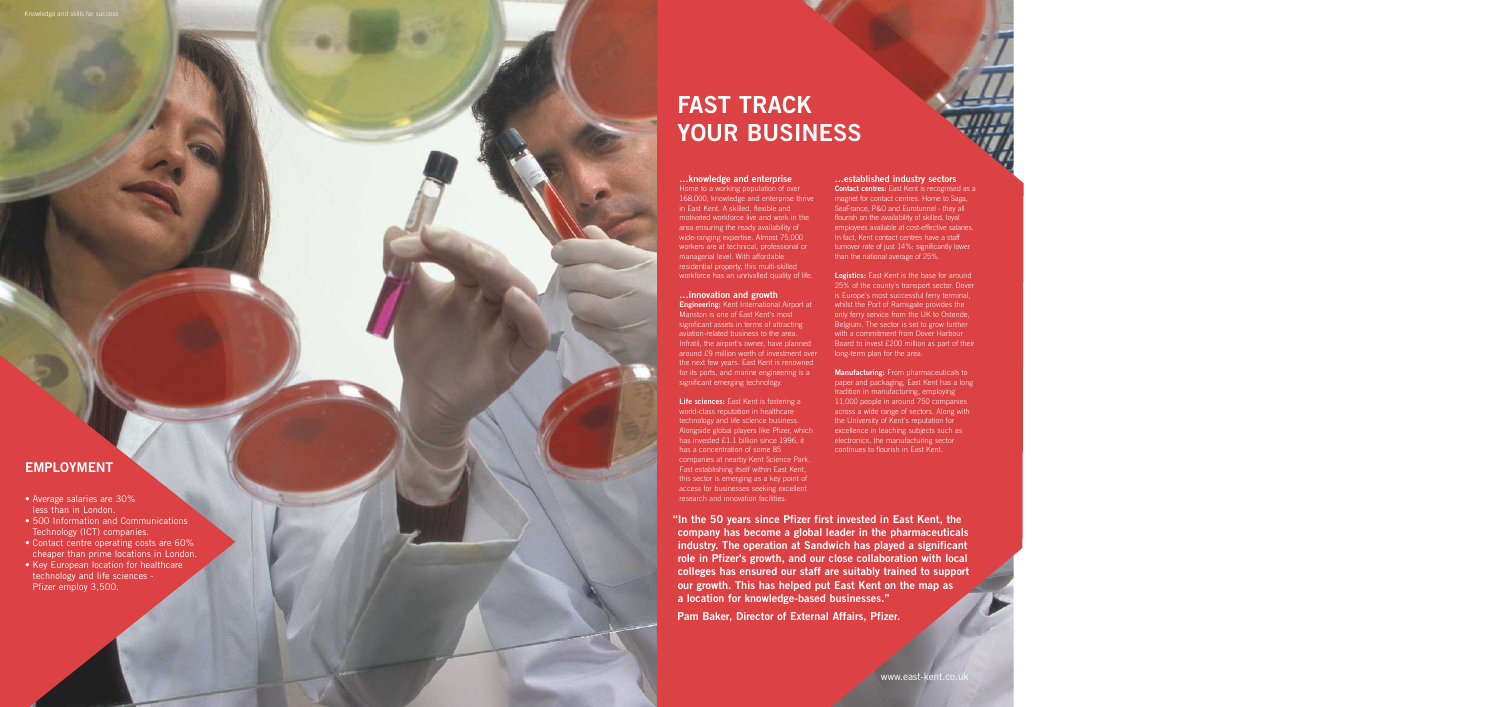## **EDUCATION**

- 26,000 students plus more than 8,000 postgraduates.
- 3,500 overseas students contributing to a multi-lingual, multi-skilled workforce.
- The third largest art and design institution in the UK.

相

a.

æ

• World-class research excellence in computing and bioscience at the University of Kent.

## **FORWARD THINKING**

with a concentration of several<br>students as a good choice specialist and independent sc<br>suddents a several students and independent sc<br>students are students and independent sc<br>students are:<br>students are: East Kent has a good choice of grammar, specialist and independent schools. And with a concentration of several higher education facilities, there's a steady flow of students and "work ready" graduates available to the local labour market every year. Businesses can tap into the supply of skilled and educated people to help create and develop leading-edge products.

## **…supporting and researching** Home to dedicated research facilities,

entrepreneurs can readily access incubation space and expertise from the Kent Innovation Centre, in Broadstairs and at the Canterbury Enterprise Hub.

## **…giving back to business**

- **University of Kent** Arts, Biometrics, Business and Finance, Cancer Research, Electronics, Energy, ICT, Law, Modern Languages, Organisational Performance and Culture, Security Technology.
- **Canterbury Christ Church University** Business and Finance, ICT, Marine and
- **University College for the Creative Arts** Architecture, Art and Design, Film Production and Animation, Urban Design.
- **South Kent College** Construction,
- Marine Engineering, Media and Design.
- **Thanet College** Business Management Training, Catering and Hospitality, Health and Social Care, Interactive Media, Interior Design.
- **Canterbury College** Civil Engineering, IT, Mechanical Engineering.

Canterbury College puts its expertise back into business by offering specialist facilities for IT and engineering to ensure students are "training fit" for local employers. Thanet College offers "work-based" initiatives such as apprentice schemes and training courses tailored to specific employers' needs. And both the Canterbury Christ Church University Centre for Enterprise and Business Development and the University College for Creative Arts, encourage knowledge transfer to extend across the business community.

## **…a cut above the competition**

specialist business sectors where it can compete in terms of existing academic expertise and unique location advantages. The University of Kent has already identified how its expertise can be harnessed by the Security Software, Bioinformatics and Biotech R&D industries. Independent research recognised Canterbury as being a high quality location with 20% lower operating costs than London and Oxford.

## **Specialist strengths:**

**"Saga is the UK's leading provider of specialist services for people aged 50 and over. With over eight million customers on its database, the company's success and future growth prospects stem from its ability to retain its 2,500+ Kentbased, highly-skilled employees, all of whom are happy to live and work in the area."**

**Jim Cameron, Group IT & Strategy Director,** 

**Saga Group.** 

 $\sum_{i=1}^n \frac{1}{i!} \frac{1}{i!} \frac{1}{i!}$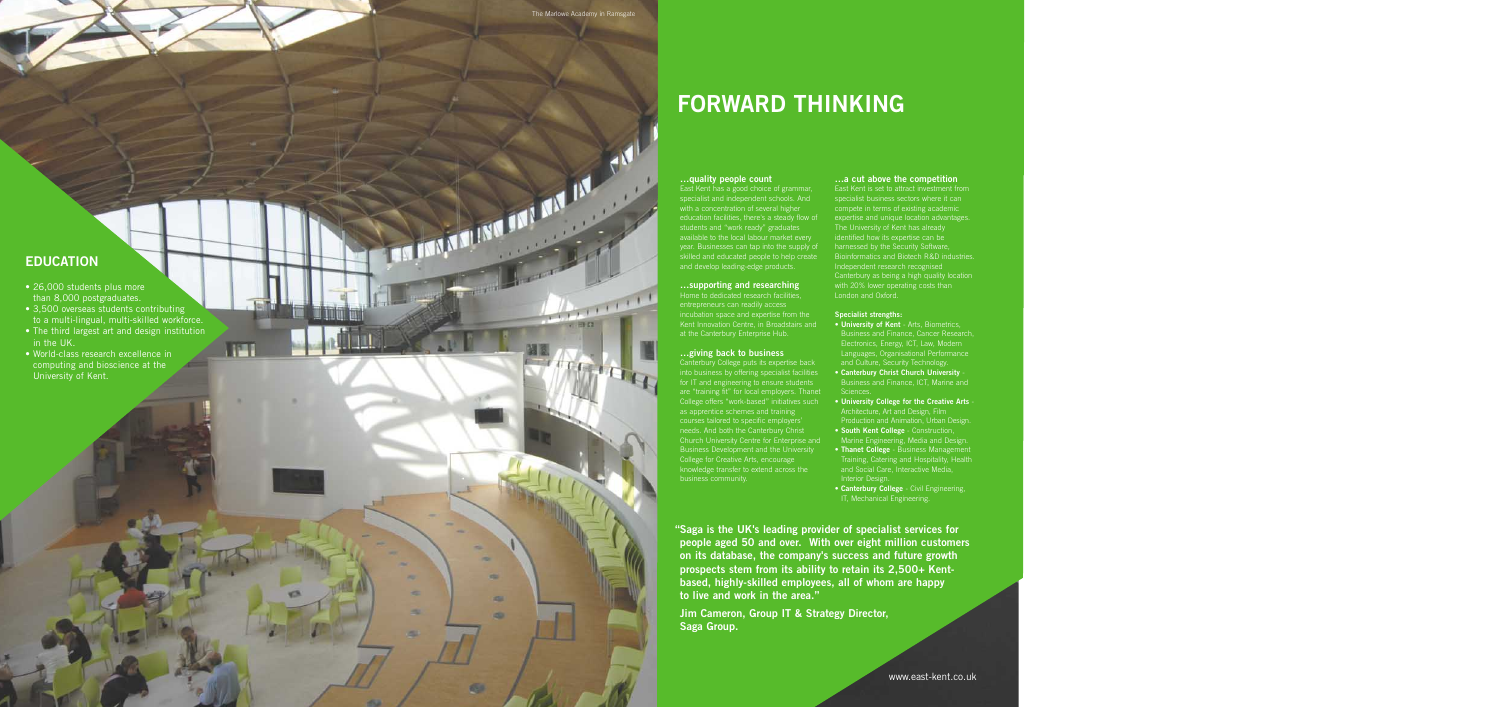### **Commercial**

From corporate headquarters to start-up premises, East Kent offers a diverse range of workspace for all types of business. White Cliffs Business Park in Dover has 123 acres with the capacity to develop new, purpose-built offices for a mix of occupiers. Lakesview Business Park in Canterbury is expanding fast. 40 acres of readily available space has already attracted £14m of investment, with new business space expected to reach 400,000 sq ft by 2007. And the 50-acre Manston Business Park in Thanet is considered an ideal investment for occupiers who prefer a design and build package matched to their specific needs.

### **Retail and Leisure**

East Kent has witnessed a marked increase in property demand with further strong growth predicted in the future. Already one of the UK's most popular tourist locations, new and refurbished hotel developments continue to make the City of Canterbury an attractive destination to visit and the choice of many to work and settle in. In addition, there are new retail developments at multiaward winning Whitefriars in Canterbury and at Westwood Cross in Broadstairs, where expansion continues with a leisure and entertainment scheme planned.

### **Residential**

The population is expected to hit the 1.7 million mark over the next 15 years. The area offers a wide range of affordable housing, including modern apartments, country cottages and seaside properties with spectacular views. In fact, Ramsgate property is around 50% cheaper than London, but demand is increasing and prices are on the move. Developers such as Ward Homes and Hillreed Homes have plans for a multi-million pound, 1,000 home, development in the Dover area.



## **Return on investment - fast**

The opportunities for investors are farreaching. East Kent's growth potential is self-evident - low land prices, greater availability of development opportunities and improving rail links. There's never been a better time to invest. East Kent office rents are 80% lower than London and 60% lower than the M4 corridor. Thousands of jobs have been created in East Kent in recent years and these figures are set to increase. What's more, companies investing in some parts of East Kent may be eligible for financial assistance.

## **AT HOME WITH BUSINESS**

**"Land Securities identified the opportunity to invest in East Kent and its growth potential early on. With an increase in property demand, the decision to develop Whitefriars and acquire Westwood Cross has been particularly successful and we anticipate strong growth from these retail property assets."**

**Graeme Stevenson, Portfolio Manager, Land Securities.**

## **PROPERTY**

- Residential Property around 50% cheaper than London.
- Westwood Cross voted "Best out-of-town retail park" 2006.
- Home to award-winning property developers.



## www.east-kent.co.uk

## **Business sites**

- **1** Chaucer Business Park **2** Altira Business Park **3** Manston Business Park
- **4** Broadstairs Business Park **5** Eurokent
- **6** Richborough
- **7** Lakesview Business Park **8** Aylesham